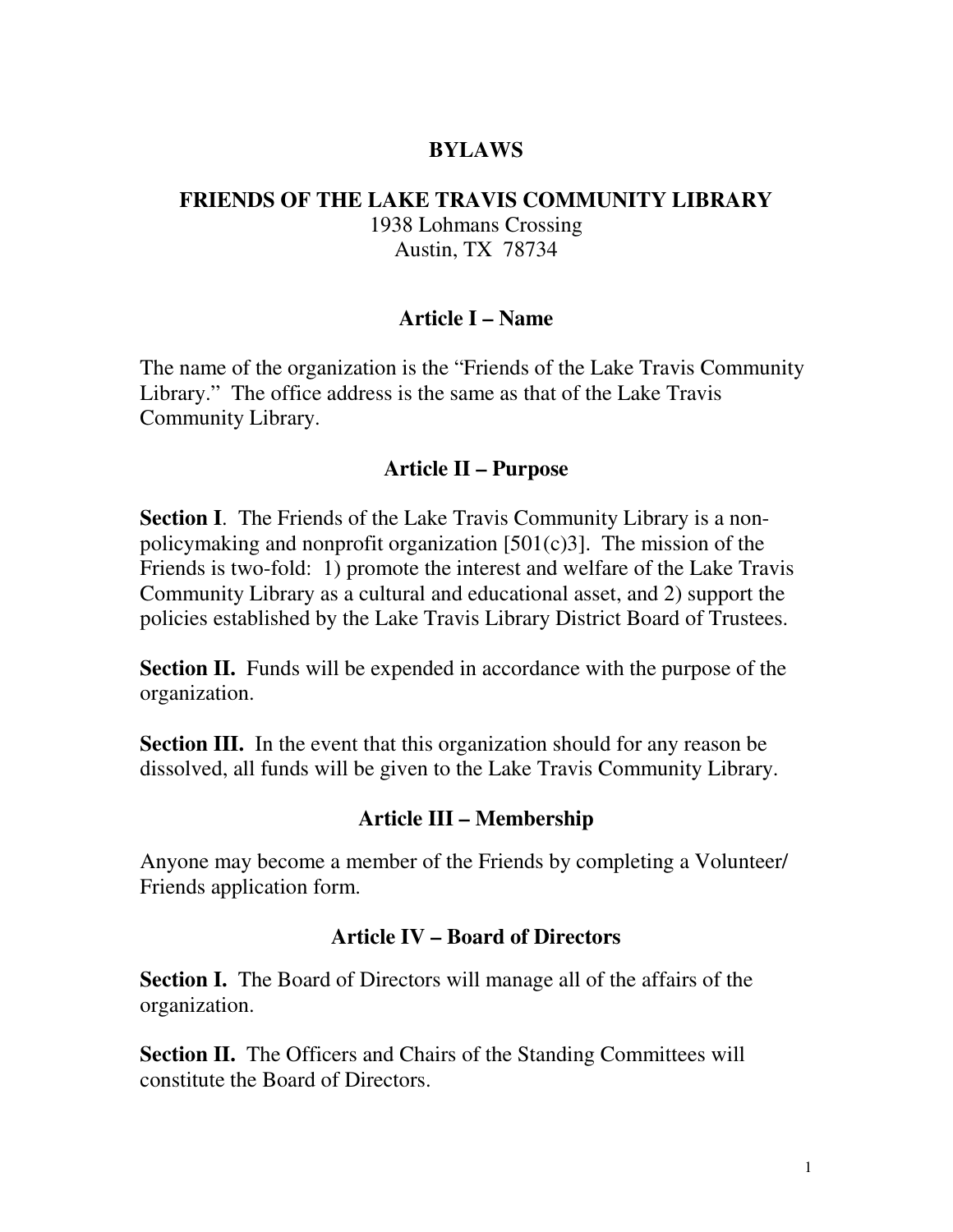**Section III.** The Officers of the organization will consist of a President, Vice President, Recording Secretary, Corresponding Secretary, and Treasurer, to be drawn from members of the organization.

**Section IV.** The Scholarship Committee is a Standing Committee. Other Standing Committees may be named by the Board.

**Section V**. The Board of Directors may appoint Special Committees. The Chairs of these committees will report on their activities to the Board of Directors and to the full membership on a regular basis.

**Section VI.** The President of the Library District Board of Trustees and the Library Director of the Lake Travis Community Library will be ex-officio members of the Board of Directors.

# **Article V – Duties of the Board of Directors**

**Section I**. The President will direct all of the affairs of the organization. The President will be a co-signer on all Friends' bank accounts and may disburse funds if the need arises. The President or his/her designee is the only authorized spokesperson for the Friends.

**Section II.** The Vice President, in the absence of the President, will perform the duties of that office. The Vice President will perform other duties as assigned by the President or the Board of Directors.

**Section III.** The Recording Secretary will take accurate minutes of all meetings of the Board and the membership, present the minutes of previous meetings, maintain a file of past minutes, and perform other duties as assigned by the President or the Board of Directors.

**Section IV.** The Corresponding Secretary will be responsible for all written correspondence on behalf of the Friends. The Corresponding Secretary will record the minutes of meetings in the absence of the Recording Secretary.

**Section V**. The Treasurer will be the custodian of the Friends' funds. The Treasurer will pay all bills owed by the Friends, maintain accurate and complete records of the financial matters of the organization, file all appropriate tax returns and provide a Treasurer's Report at meetings of the Board and membership.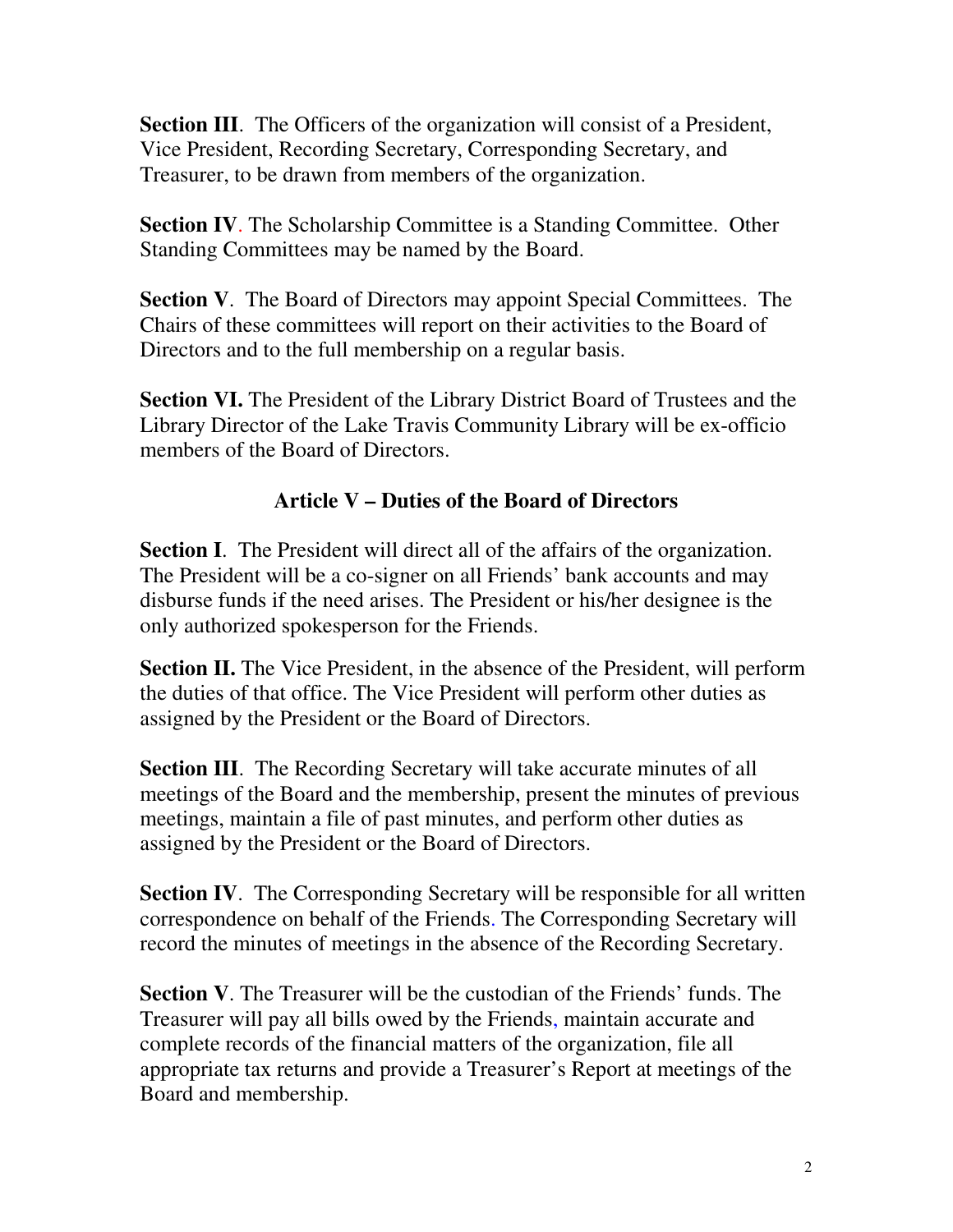**Section VI.** The specific duties of the Standing Committees will be defined by the Board of Directors.

## **Article VI – Elections**

**Section I.** A Nominating Committee, appointed by the Board of Directors, will prepare a slate of Board nominees prior to the election at the membership meeting in December. Members may propose additional nominations from the floor at the time of the election, provided that the persons nominated have given their consent.

**Section II.** The election will be by ballot unless there is only one nominee for the office. Then the election may be made by voice vote.

**Section III**. The votes of a majority of those present and voting at the time of the election will be necessary for the election of any nominee.

**Section IV.** No Board member will hold more than one elective office at the same time. Terms of office shall be for two administrative years.

## **Article VII – Terms of Office**

**Section I.** Terms of Office will begin in January, following the December elections.

**Section II**. Terms of office shall be two administrative years for President, Vice President, and Treasurer**,** and one administrative year for other Board members. There are no term limits.

**Section III**. If any Board member is unable or unwilling to fulfill her/his term of the office, s/he will resign in writing or may be asked to resign by the Board. In either event, the Board will declare the position vacant and appoint a new member to fill the position for the remainder of the unexpired term.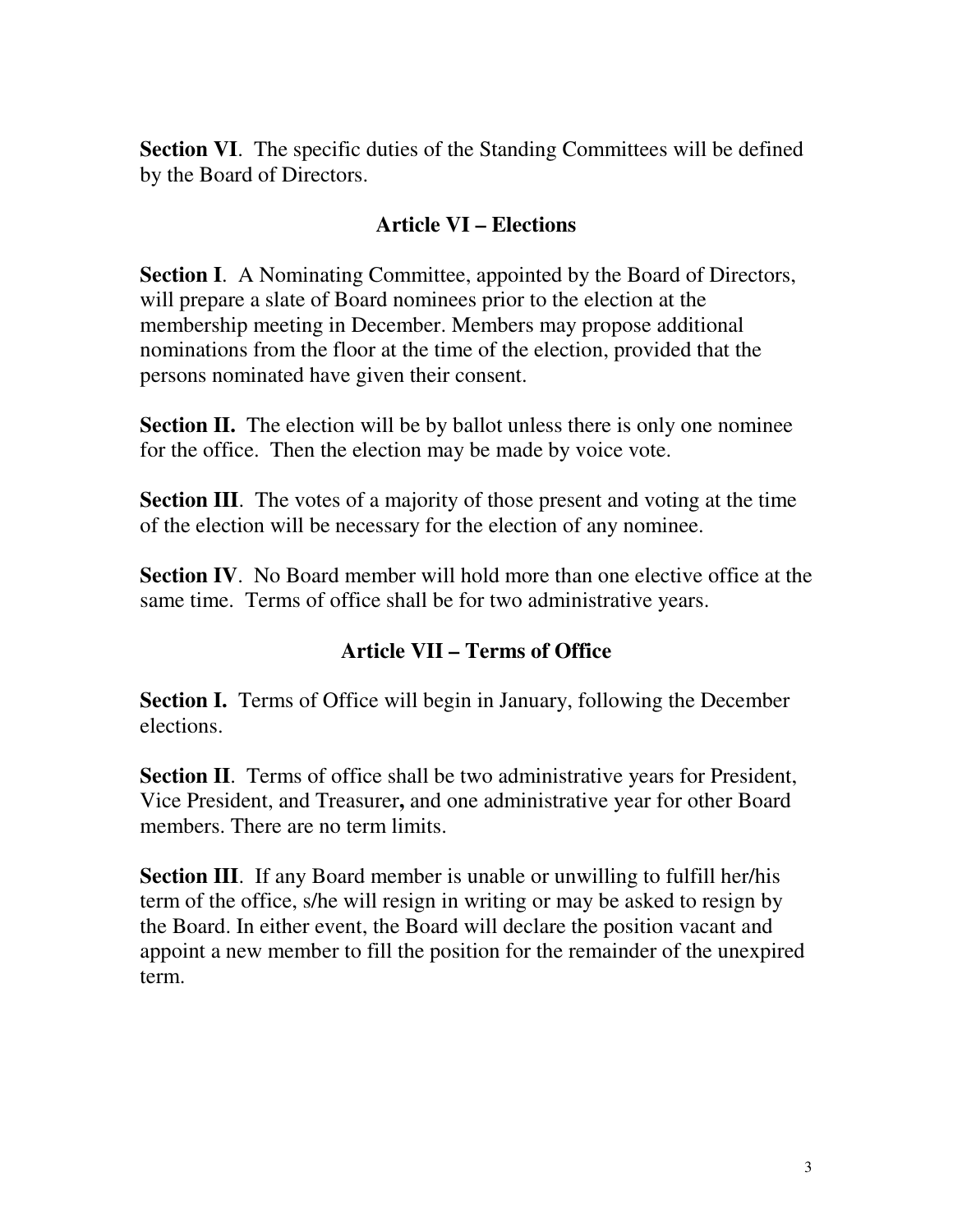### **Article VIII – Meetings**

**Section I.** The Board of Directors will meet in February, April, September, November and December at a regular day and hour as determined by the Board of Directors. These meetings will be open to all members of the Friends. Members may formally bring matters to the attention of the Board by reserving time on the agenda through the President.

**Section II.** At the December meeting, members will elect the Board of Directors. Other business may also be conducted at the determination of the Board or request of the members.

**Section III**. The Board may call special meetings of the membership as required.

**Section IV.** The President will convene executive sessions of the Board of Directors when necessary.

**Section V**. The President will notify members of the date, time, and place of all regular and special meetings at least two weeks before they are to occur. The information will also be posted on the Friends' section of the Lake Travis Community Library website and on the Lake Travis Community calendar.

### **Article IX – Quorum**

**Section I.** A quorum for properly publicized monthly or special meetings will consist of the members who attend and a majority of the Board of Directors. A majority of those present and voting will be sufficient to pass fund expenditures and any other measures considered at the meeting, with the exception of bylaw amendments (See Article XII).

**Section II.** A majority of the Board of Directors will constitute a quorum at executive sessions of the Board.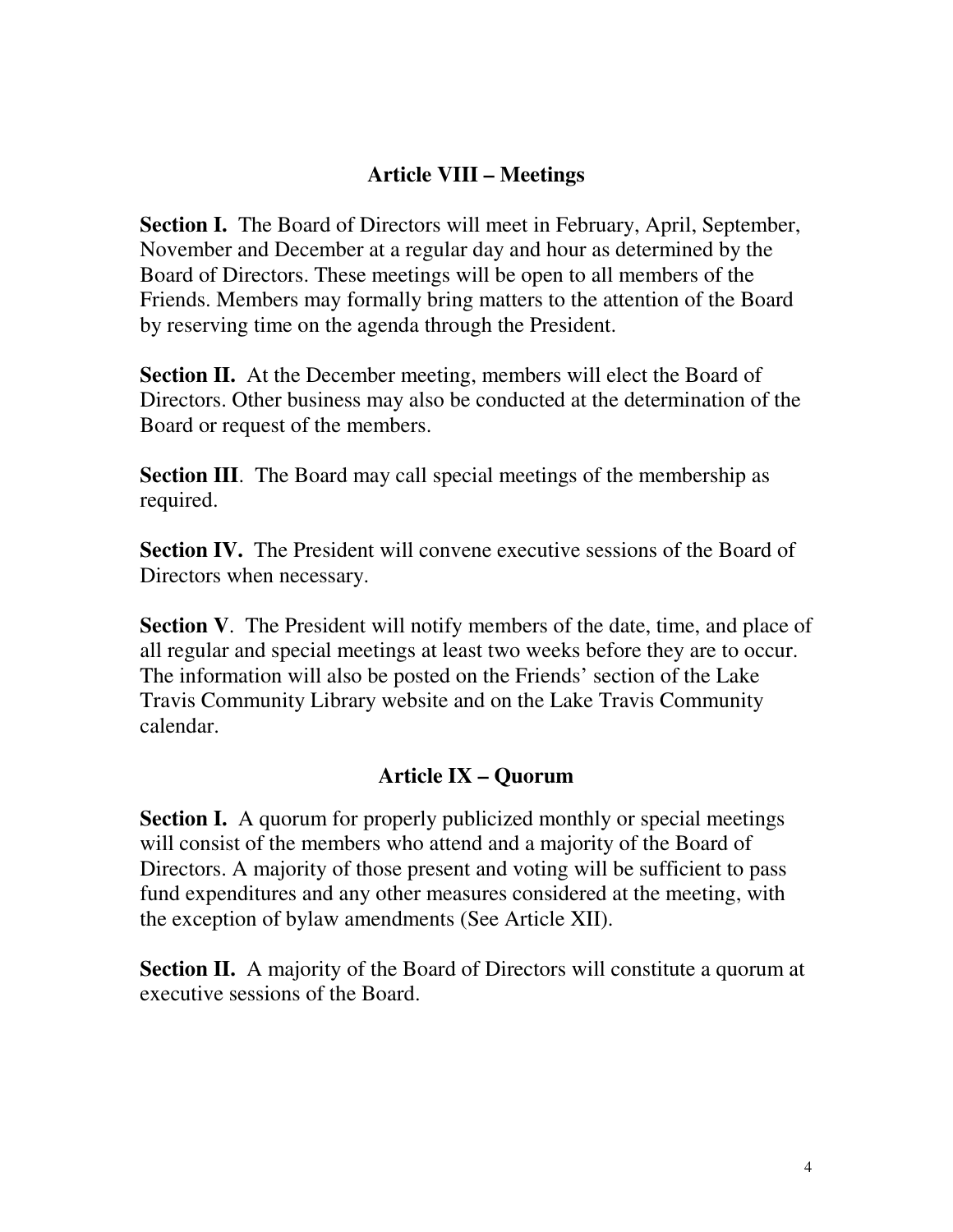## **Article X– Parliamentary Authority**

The parliamentary authority will be Roberts' Revised Rules of Order, provided it is consistent with the Friends' Bylaws.

## **Article XI – General Provisions**

**Section I.** The Board of Directors may authorize any of its members to enter into any contract or to execute and deliver any instrument in the name of and on behalf of the Friends, and such authority may be general or confined to specific instances.

**Section II.** The Treasurer or, in the Treasurer's absence, the President will sign any check, draft, or order for the payment of money, notes, or other evidence of indebtedness issued in the name of the Friends. The signatures of both the Treasurer and the President will be required for any expenditure over \$1,000, unless such expenditure is specifically included in the approved budget or has been previously approved by the Board.

**Section III.** The Treasurer will deposit all funds of the Friends to Friends' accounts in such banks, trust companies, or other depositories as the Board of Directors may select.

**Section IV.** The Board of Directors may accept on behalf of the Friends any contribution, gift, bequest, or device for the general purposes, or for any special purpose, of the Friends.

**Section V.** The fiscal year of the Friends will begin on the first day of January and end on the last day of December.

**Section VI**. The Treasurer will prepare a budget for the coming fiscal year and will present the budget for review and approval at the December meeting.